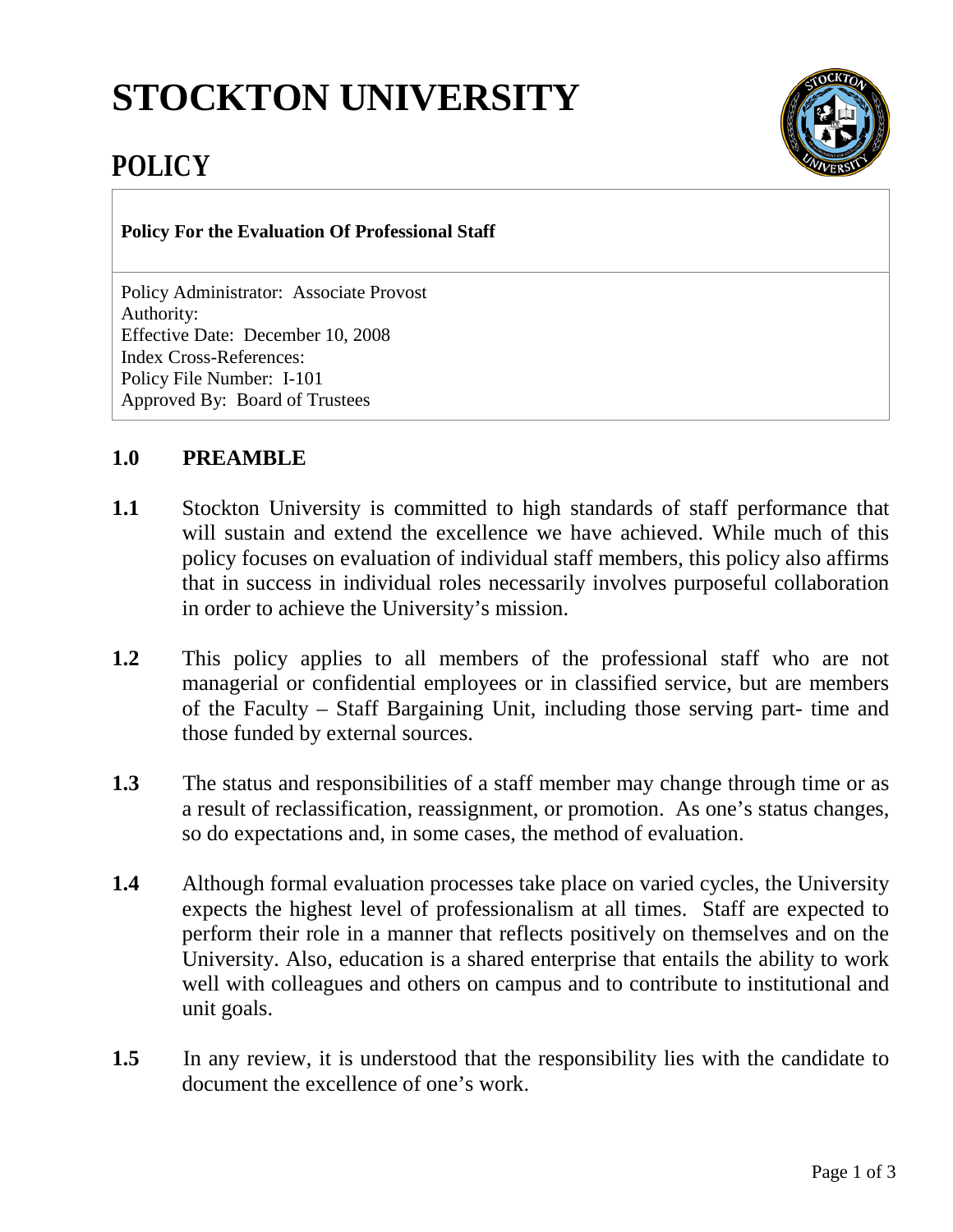**1.6** University expectations of performance fall into two broad areas: those expectations that reflect one's professional role, including individual contractual responsibilities, and those that are tied to one's status as an employee of the University.

### **2.00 STATEMENT OF STAFF RESPONSIBILITIES**

While individual appointment contracts outline general responsibilities of a staff member's appointment, the evaluation of staff performance requires a clear statement of the responsibilities of all staff, including those who are on multiyear contracts. These responsibilities include sustained and consistent success in:

- **2.1** Carrying out all of one's assigned responsibilities at a high level of professional performance, including the ability to meet institutional or unit deadlines as established by one's supervisor.
- **2.2** Maintaining one's expertise to reflect changes in standards of professional practice, changing technology or new operational protocols, software, or other matters relating to high levels of professional performance and University needs.
- **2.3** The ability to meet unanticipated demands, as well as the willingness to accept new or unanticipated work or assignments and the ability to deal with unanticipated circumstances calling for professional judgment.
- **2.4** Application of current policies and procedures related to one's responsibilities.
- **2.5** Fulfilling all expectations required to maintain the University's good standing in matters relating to its statutory or other responsibilities as a public entity.
- **2.6** Positive collaboration with one's colleagues in the achievement of individual, unit, and University purposes. This includes active participation in unit initiatives, making positive contributions to the working environment, and regular attendance at unit meetings.
- **2.7** Active participation in staff recruitment where appropriate, including documented efforts to assist the University and program achieve its diversity goals.
- **2.9** Active participation in the assessment of unit activities, where appropriate.
- **2.10** Any other duties as may be assigned within the context of one's individual appointment contract or by one's supervisor.